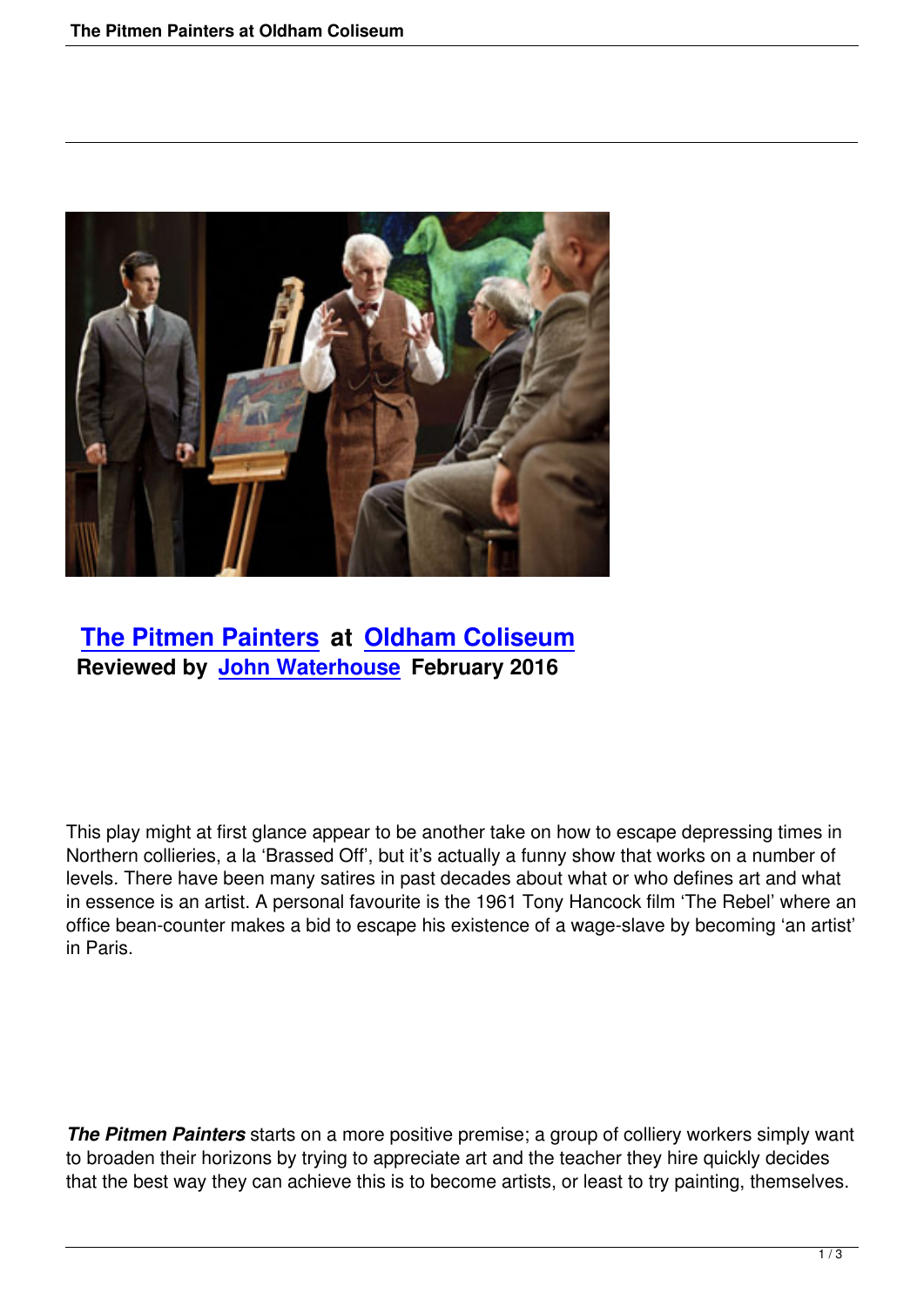It is perhaps no surprise that each member of the group soon shows remarkable promise as the miners start to create art in various dimensions. There are elements of 'The Fully Monty' in how five miners, each with different agendas and viewpoints, express themselves through their paintings and Robert, their very middle-class teacher played by **Cliff Burnett** as a passionate academic, finds meaning and purpose in almost every brush stroke.

There are great characterisations from all the cast, each of whom has a particular slant on life; **J ames Quinn**

as Harry, somehow sees everything as part of a class struggle,

#### **Jim Barclay**

is George who tries to bring even the ownership of the paintings within confines of his Union rule book,

## **Mickey Cochrane**

as Jimmy who has an uncomplicated view of most things,

#### **Luke Morris**

as a young lad who would be happy for the group just to paint nude models whilst

#### **Simon Truby**

as Oliver, really does just want art for arts' sake. It's an excellent mix, in many ways reminiscent of the main character blend in 'Auf wiedersehen pet'.

Events unfold that take the miners into uncharted territory as their very identities as both miners and members of a community are called into question. Set in the mainly in the 1930's and 1940's, *The Pitmen Painters* provides interesting observations of how class and education played an important part on how art was both created and appreciated at the time, with the posh socialite and art aficionado *Helen Sutherland*, elegantly played by

### **Helen Kay**

, providing the perfect alternative viewpoint to the miners, a world apart from them in her life of leisure and wealth.